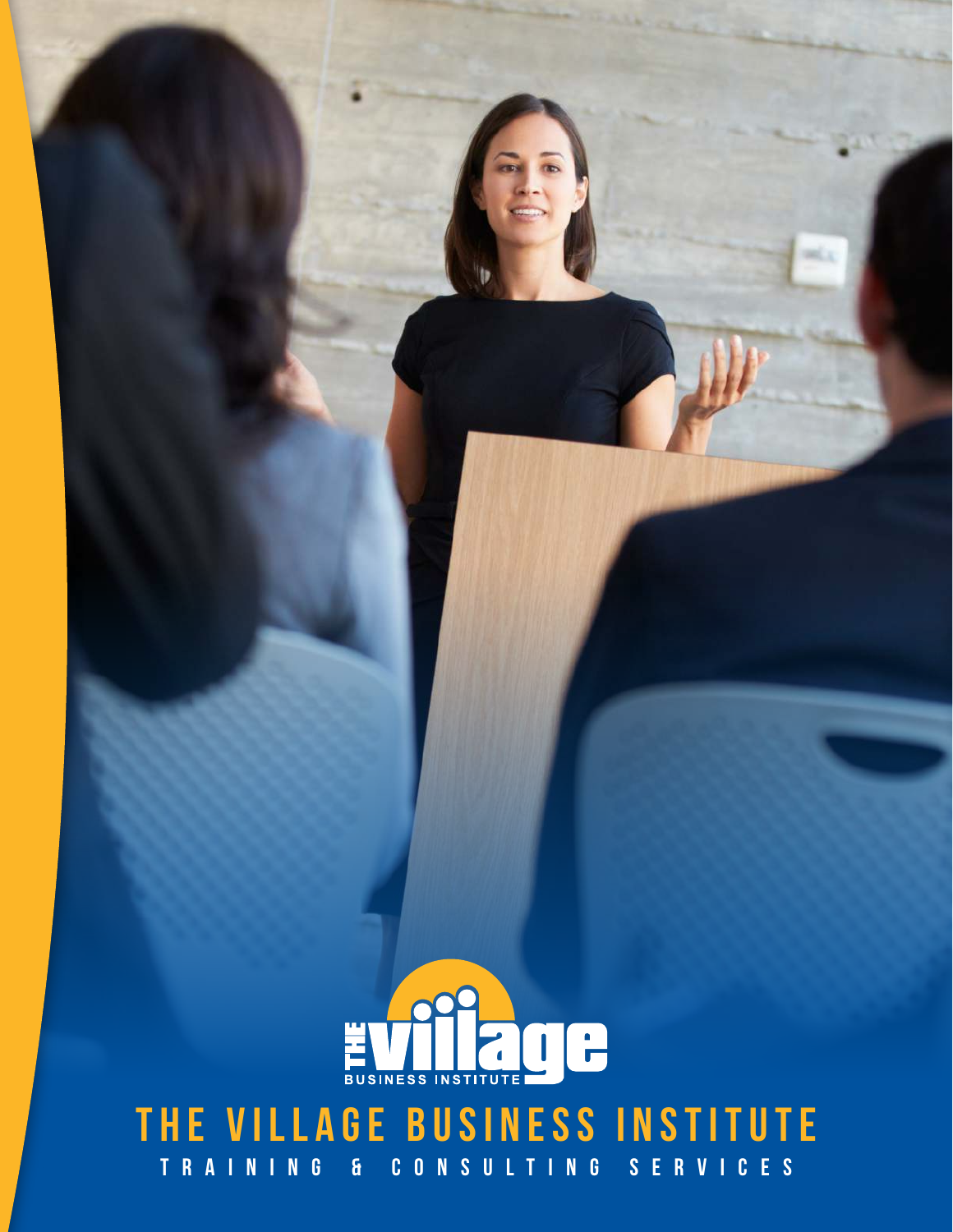# **DEVELOPING. GROWING. LEARNING.**

Today's organizations face greater challenges than ever before. New technologies, increased demand for high quality and global competition interact with changing workforce needs, volatile workplaces and the need for employees to find a healthy balance between work and home lives. Many organizations find the added training and development resources they need in VBI's helpful seminars, ranging from hour-long to half-day sessions.

#### **TAILORED TO YOU.**

The goal of any training is to meet the needs of your organization. VBI's team works with you to tailor the topic session, adapting to meet your goals and objectives.

- Trainings can be delivered in-person or online.
- Interactive sessions often include a combination of lecture, discussion, participant exercises and various visual aids, including PowerPoint slides and handouts.
- If your organization would prefer other training topics, please contact the VBI office to consult with a trainer regarding a custom topic.

#### **START THE PROCESS.**

Requesting a VBI speaker is easy. Simply call 1-800-627-8220 and ask to speak to the Client Services Associate or email **VBITraining@TheVillageFamily.org**. You'll want to contact VBI at least four weeks in advance, since schedules often fill up quickly. You can also book months in advance for special organizational meetings, to ensure the date is held for your team.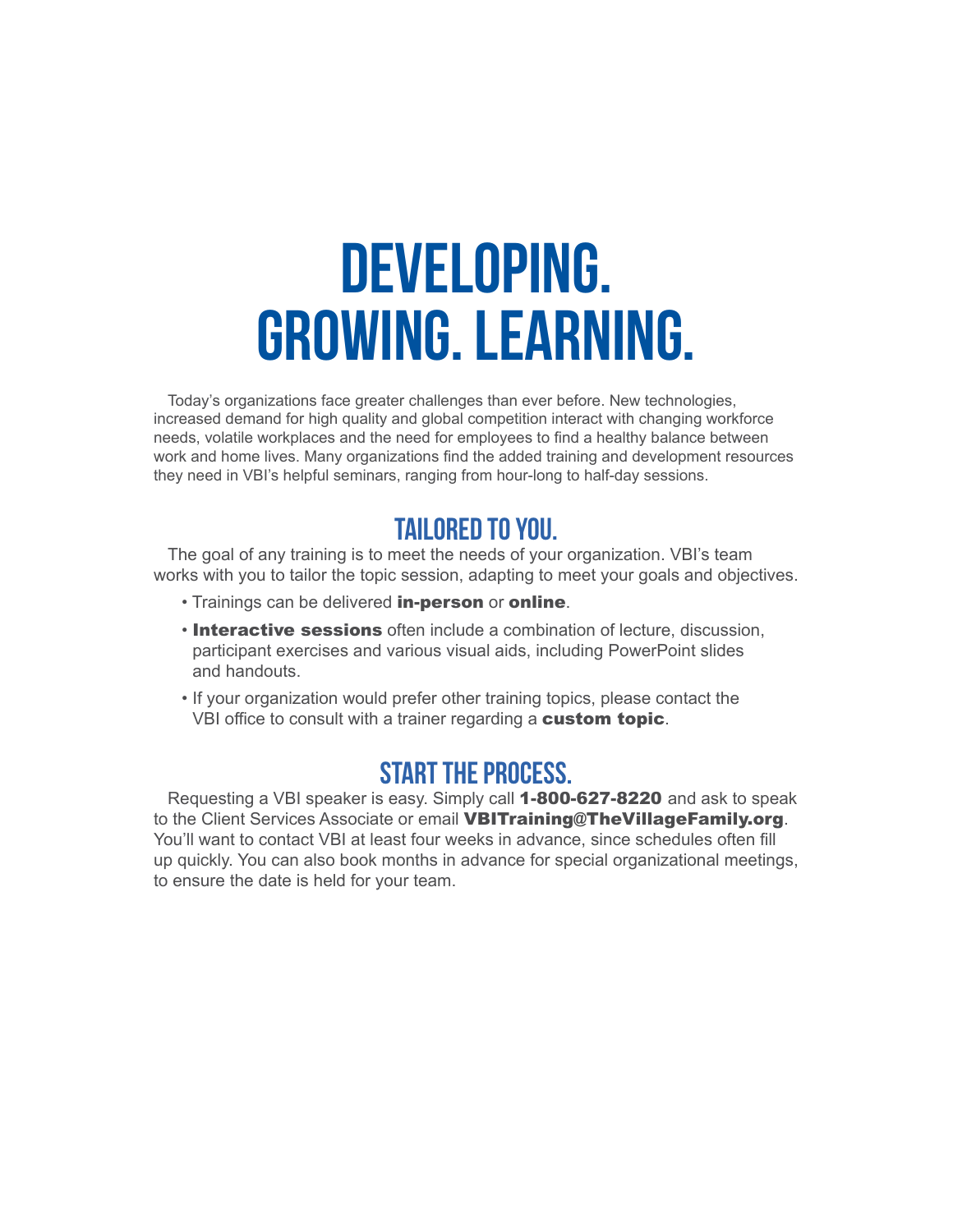

#### **the village business institute**

**Training & Consulting Services**

## **CONTENTS**

#### **Consulting Services From VBI ............................................ <sup>9</sup>**

| Compliance Consulting - Transportation Industry 13 |  |
|----------------------------------------------------|--|
|                                                    |  |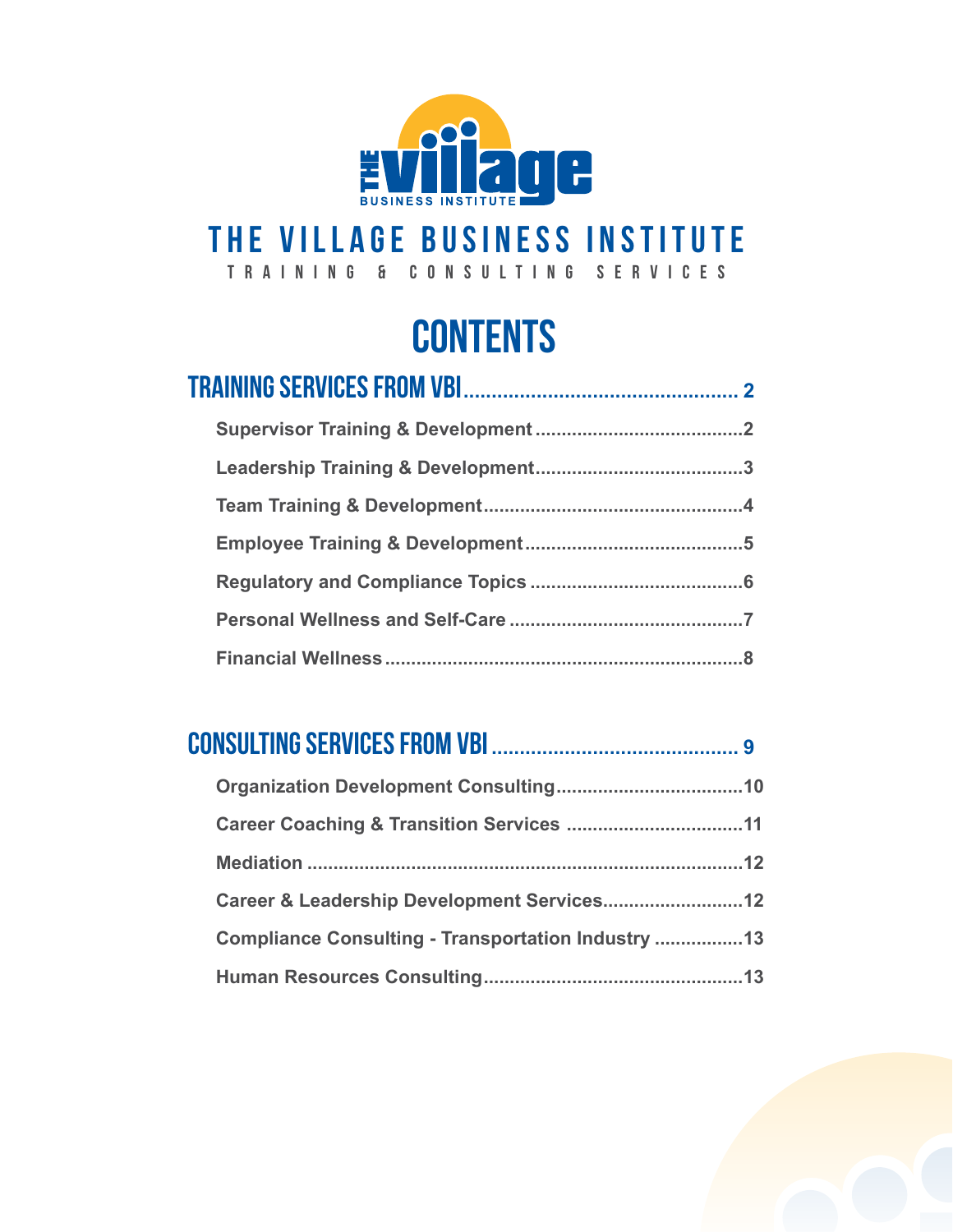## **Supervisor Training and Development**

Well-trained supervisors are essential to any organization's success. Helping keep the team focused on the mission and vision, interacting with integrity, and living out core values of leadership are all part of an accomplished supervisor's toolkit. All the sessions below are designed for supervisors or managers.

#### **Supervisor Basics**

Whether a refresher course or new skill-builder, the topics are timely and helpful for any supervisor:

- How to hire and build a trusted team
- Delegating with accountability
- Methods of managing performance

#### **Create a Culture of Accountability**

Do you understand and appreciate the link between results and the level of accountability of your team?

- Define expectations and eliminate barriers
- Explore ways to implement successful accountability habits

#### **Motivate and Engage Employees**

What is the correlation between supervisors and motivated, engaged employees?

- Review the most powerful factor in employee motivation
- Discuss the techniques that can be used to create an engaging environment
- Understand the ways supervisors can support employee motivation

#### **Constructive Performance Reviews**

One of the most challenging roles of any supervisor is conducting effective employee performance reviews:

- Consider the value of effective feedback as essential for employee growth and development
- Examine best practices for communicating professional feedback
- Review key attributes of setting goals and getting buy-in

*Custom options available for ongoing management or specific performance issue reviews*

#### **Goal Setting**

Effective goal setting offers direction, motivation, and accountability, both personally and professionally:

- Examine what we can do to set effective goals
- Outline SMART Goals
- Consider some goal-setting techniques

#### **Trauma 101**

Trauma can come from many experiences in our lives, such as abuse, a car accident, loss of a loved one, and combat:

- Learn about trauma's impact on individual and organizational effectiveness
- Explore the importance of processing the trauma
- Learn how resiliency and self-care can help navigate the processing of trauma

#### **Hire the Right People**

The process of adding new staff to your team can be challenging:

- Examine methods to prepare for an effective interview
- Discuss question types and models for conducting the interview
- Consider methods of evaluating candidates for best organizational fit

#### **Support Your Team's Wellbeing**

In an ever-changing world it is key to be able to connect with your team and know how to support your team's wellbeing:

- Discuss common reactions to uncertainty
- Understand the effects of anxiety and stress on the workplace and your employees
- Learn tips and tools for supporting your team's well-being

#### **Supervisor's Guide to the EAP**

A valuable tool in a supervisor's toolkit, the Employee Assistance Program provides support for you and your team:

- Learn what resources are available through The Village EAP
- Discover ways the EAP can assist with concerns
- Explore how the EAP can serve when addressing employee performance concerns

*"We are extremely appreciative of the option to attend quarterly leadership training and develop customized training to our business needs through our partnership with The Village. The staff are responsive, friendly and provide a great training experience. We enjoy working with The Village and look forward to working with them for our future training needs!"*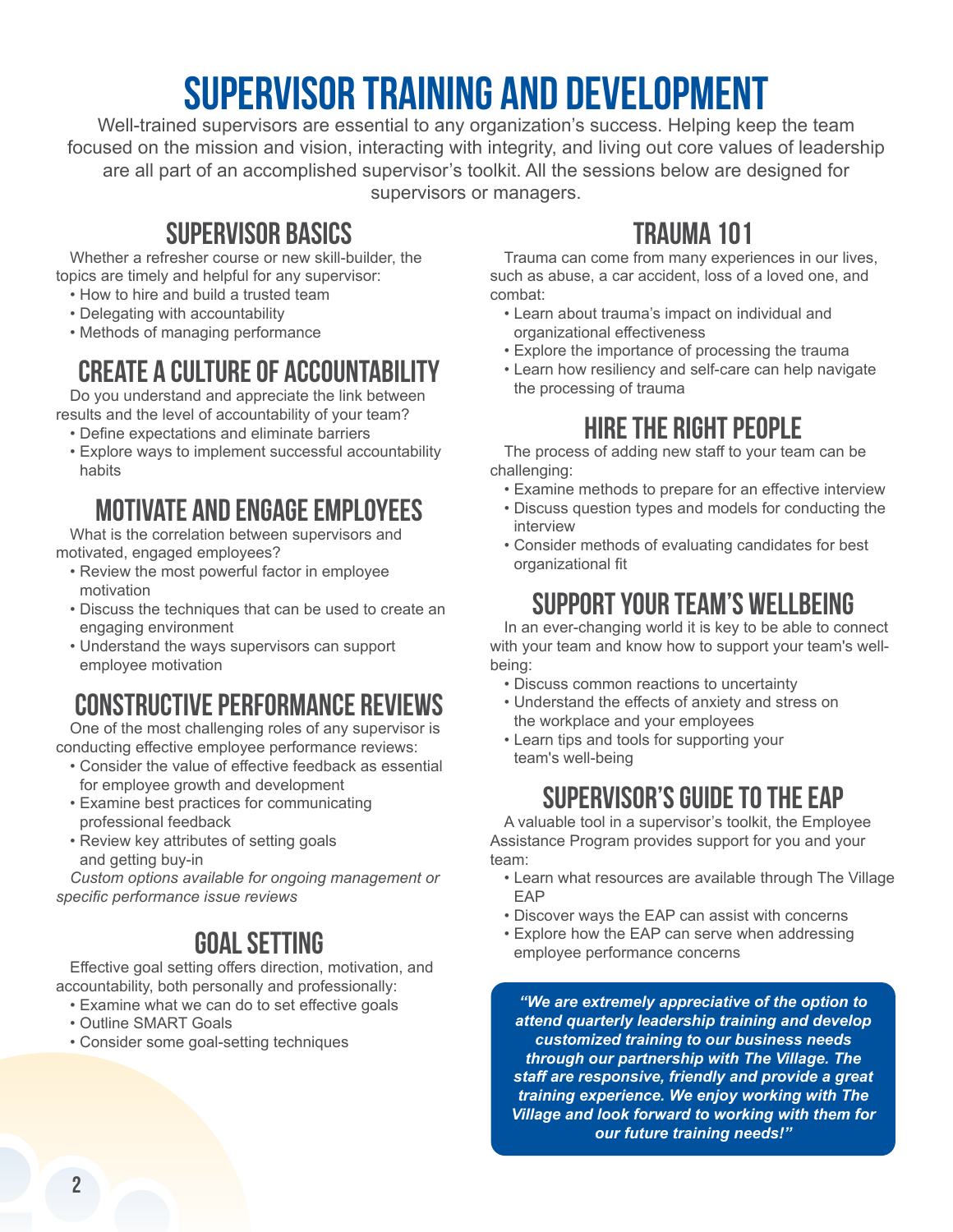## **Leadership Training and Development**

Quality leadership is essential to an organization. The focus of these trainings is to prepare new leaders as well as strengthen existing leaders within your organization.

#### **Develop the Leader in You**

Regardless of their role in the organization, anyone can lead. What style do you use? What characteristics are vital for effective leadership?

- Explore key characteristics of successful leaders
- Discuss principles of value-driven leadership

*Custom options: Can be developed to benefit supervisors or all employees*

#### **Lead Effective Teams**

Building and leading effective teams takes leadership that is committed to helping the team succeed:

- Discuss keys to effective teamwork
- Learn methods for leading an effective team
- Explore how to lead with heart and values

*"We trust The Village Business Institute with our most important asset – our employees. Our supervisors and managers have developed better supervisory skills, and the supervisor referral program has become an important tool in coaching employees through conflict and difficult situations."*

#### **Trust Building**

One of the most significant aspects of an influential leader is the need to establish a trusting relationship: • Consider what trust is

- Examine what leading with trust looks like
- Consider the role of trust in building a successful organization

#### **Organizational Culture**

Organizational culture is more than just the holiday celebrations. It's the decision-making tool that we use, our hiring practices, and how we disseminate information:

- Look at what organizational culture is and how it can influence success
- Consider ways to develop culture
- Examine the role of leadership in shaping the culture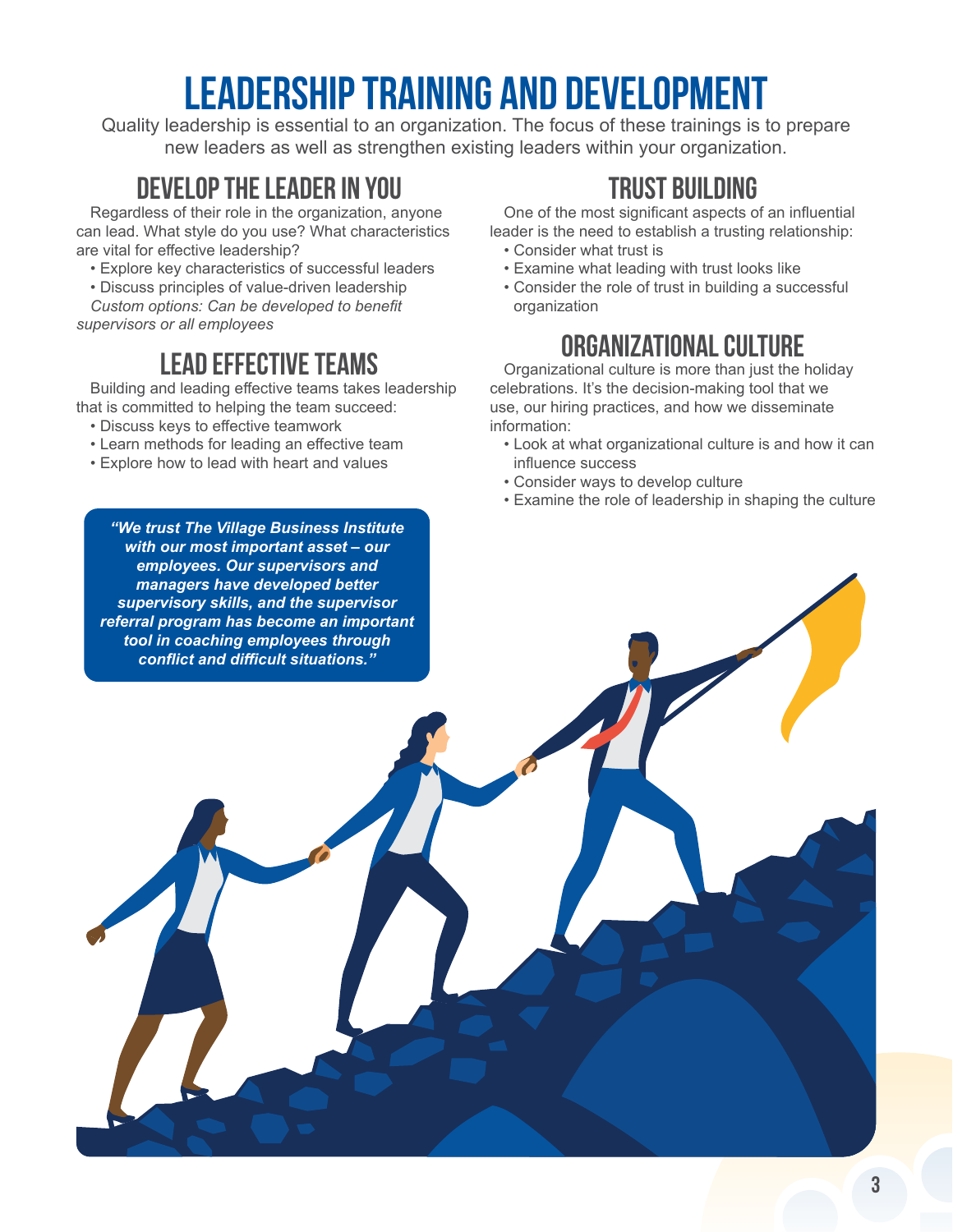

## **Team Training and Development**

Topics in this group are designed for all employees, to help everyone on your team grow and learn.

#### **Conflict Resolution**

Although often viewed as negative, conflict can be very healthy for organizations:

- Explore how conflict can be useful to help teams and organizations change and grow
- Consider steps for effective conflict resolution

#### **Intergenerational Teams**

Interacting with people from multiple generations is an important skill set for any organization:

- Examine generational differences, strengths, and similarities
- Explore techniques to effectively work with each generation

*Custom options: Discuss all generations, or focus on millennials or other generational subsets*

#### **Generation Z**

There is a new generation entering the workforce that has the potential to change the workplace:

- Who is Generation Z?
- How will Gen Z impact the workplace?
- How can an organization attract and retain the best of Generation Z?

#### **Resiliency**

In difficult times, some people are better able to adapt and overcome and others are not. Why is that? How can we develop resiliency to better handle difficult situations?

- Define resiliency
- Learn the components of resiliency and how to put them into practice
- Build a culture of resiliency

#### **Workplace Diversity Matters**

Want to propel your team or organization to be its best? Harness the power of diverse thought and ideas:

- Explore why diversity is an asset to the team or organization
- Discuss how to include and use the diverse strengths
- Consider how to effectively resolve differences

#### **Empathy in the Workplace**

One of the most valuable skills to have in the workplace is empathy, which can help you better relate to your coworkers and clients. Knowing how to be empathic can help you improve communication with others and create great relationships, making for a positive workplace:

- Define empathy and understand how it differs from sympathy
- Discuss importance of empathy in the workplace
- Learn how to become more empathetic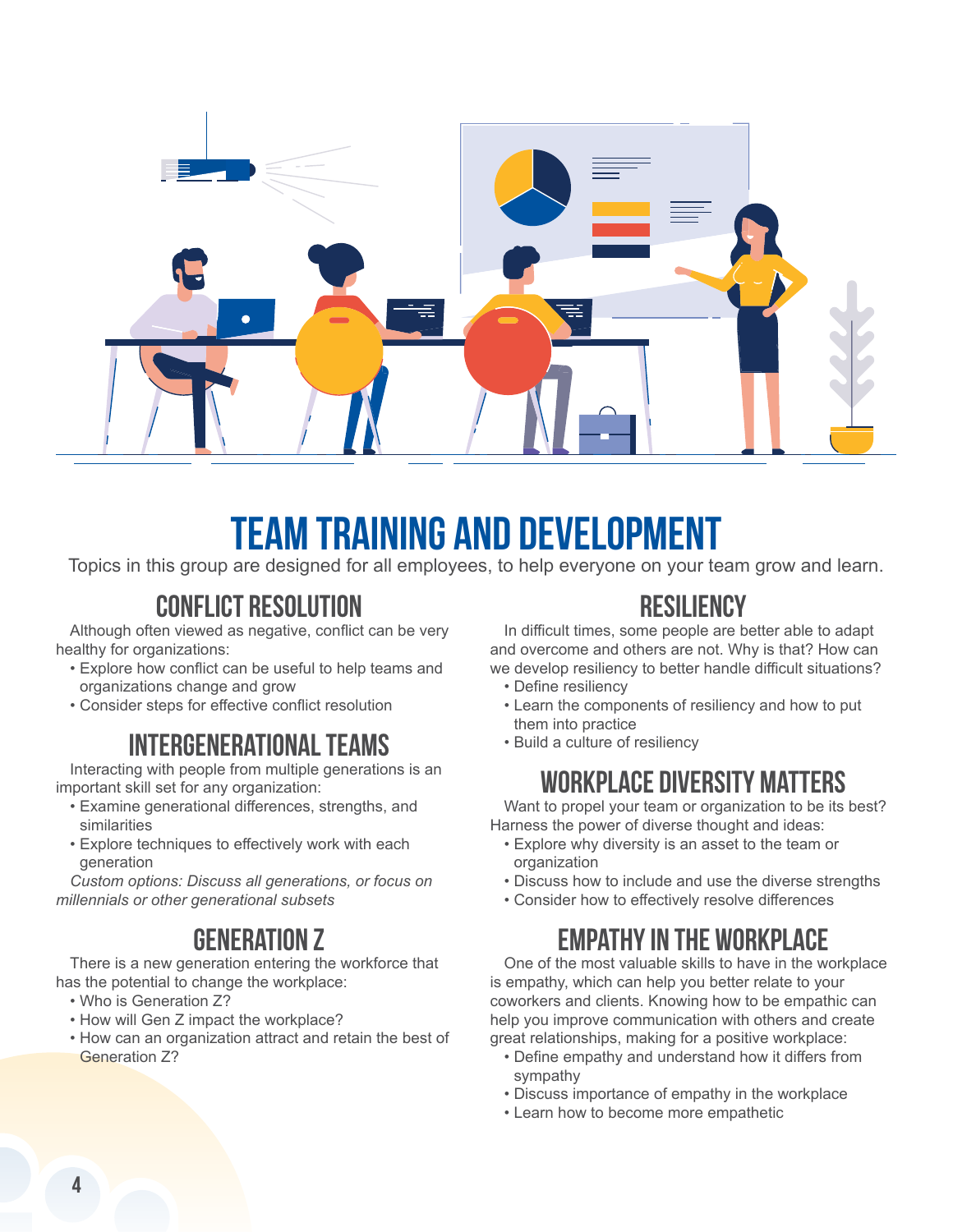## **Employee Training and Development**

Helping employees grow and develop will enhance motivation, support retention and augment other efforts to develop healthy, strong organizations.

#### **Maintain Healthy Boundaries**

Knowing where to establish healthy boundaries is key for today's highly connected world:

- Discuss healthy and unhealthy boundaries
- Explore how to set boundary limits at work
- Consider methods of feedback for times when boundaries are crossed

#### **Effective Communication**

Effective communication is essential to the growth and success of your team or organization:

- Investigate critical components to successful communication
- Discuss the variables that impact the effectiveness of communication strategy
- Explore positive ways to enhance your communication
- Discover participant preferred communication styles

#### **Exceptional Customer Service**

Superb customer service keeps your customers happy and returning, so how does it work in your organization?

- Review the standards of excellent customer service models
- Examine how to overcome common barriers to excellence
- Consider how to build processes that ensure quality customer care every time

*Custom options: How to serve difficult customers, including how to defuse tension and avoid mistakes, and how to maintain self-confidence and control in difficult situations*

#### **Emotional Intelligence**

The emotional and social skill set of an individual can shape relationships, ability to cope and daily life:

- Assess personal ability to understand individual emotions and organizational climate
- Consider how to recognize and constructively address problems that have their source in emotional intelligence

#### **Unconscious Bias**

Discover the reality of how we make automatic choices and the impact of these biases on our organizations:

- Explore the definition of unconscious bias and its impact on daily choices
- Consider ways to increase personal and organizational awareness of unconscious bias
- Embrace tools that can help individuals and teams combat unconscious biases

#### **Civility in the Workplace**

In the past two decades, rates of incivility in the workplace have risen significantly, leading to an increase in harassment:

- Consider the slippery slope from incivility to harassment
- Examine the impact on the organization
- Identify your role in creating a civil work environment

#### **Self-Care for the Remote Worker**

For many people, working from home may be a new practice and may, therefore, require an adjustment in schedules, workflows and how they use their home space. Taking care of your wellbeing while working from home is going to be crucial to your productivity and balance:

- Learn about the importance of setting boundaries
- Discuss components of wellness
- Tips and tools for practicing self-care while working remotely

#### **Work-Life Blend**

The concept of work-life balance is being replaced with a more flexible and attractive approach to self-care known as work-life blend:

- Compare the idea of work-life blend and work-life balance
- Examine the challenges and the benefits of work-life blend on the employee and the organization
- Outline ways to encourage this blend

#### **Transparent Communication**

Did you know that 50% of employees have issues with trusting leadership? It is imperative to understand the importance of communicating with transparency. Not only does it build trust, using transparent communication can assist in creating a happier and more engaged working environment.

- Learn the importance of transparent communication in the workplace
- Discuss how to create a transparent working environment

*"Our employees' favorite workshops are from VBI. Why? The trainers provide instruction on things that matter in our workplace. They create a fun and entertaining learning experience and are respectful of our employees – patient, listening well and answering questions clearly. Don't hesitate to book workplace training with VBI!"*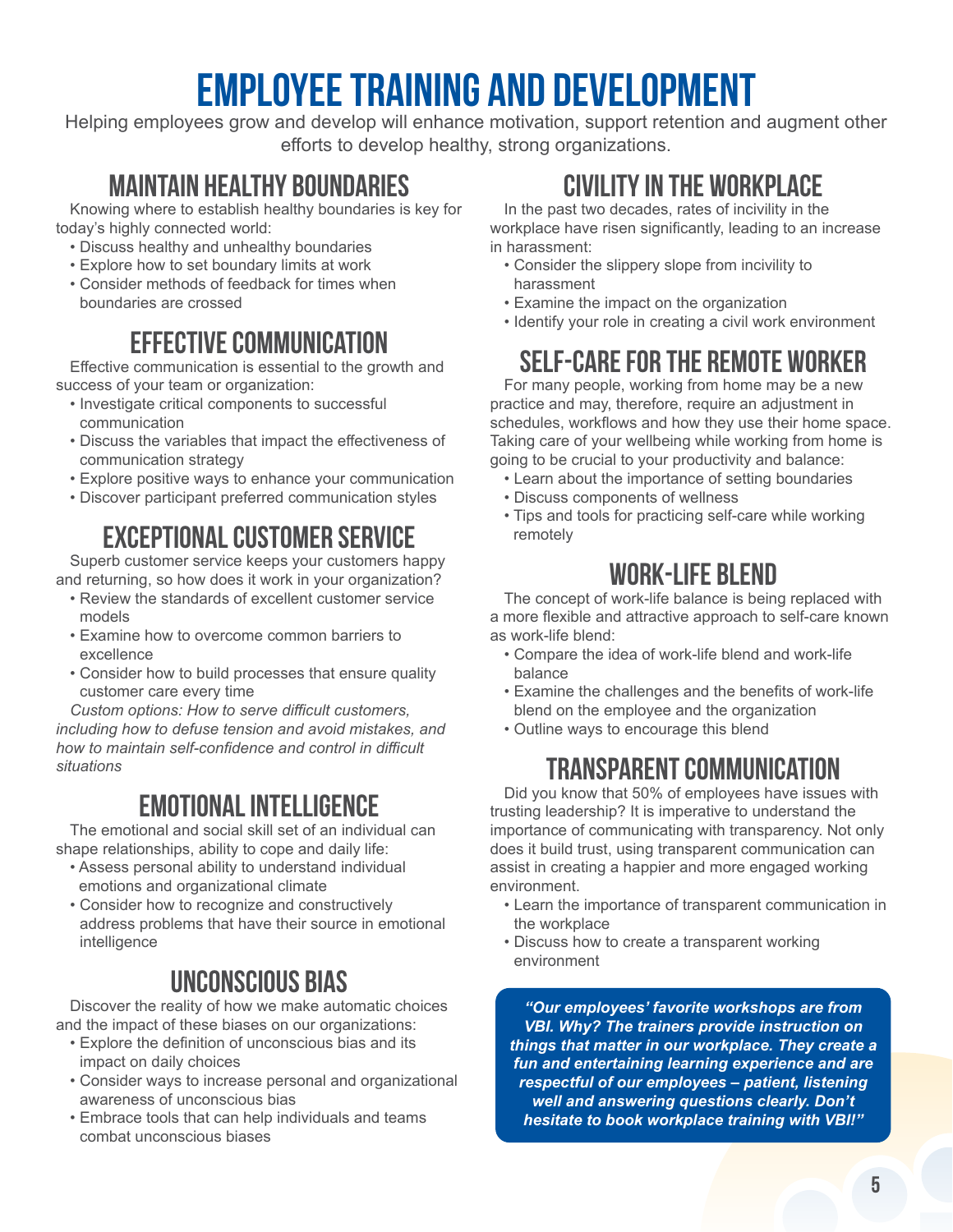## **REGULATORY AND COMPLIANCE TOPICS**

Helping your team comply with various federal and state regulations is an important part of ensuring their success in your organization, and helping the organization be successful as well.

#### **Drug-Free Workplace**

Every employee has a responsibility to maintain a safe workplace that is free from drugs and alcohol:

- How to recognize and respond to drug or alcohol abuse among coworkers
- Review their organization's Drug-Free Workplace policy
- Useful for all employees

#### **Workplace Violence**

Conflict at work sites is a national challenge, and employees need to be prepared:

- Identify the warning "red flags" that could signal violence
- Review what to do when behaviors are observed
- Consider methods of safely reducing conflict triggers
- Understand the impact of domestic violence on the workplace
- Useful for all employees

#### **Reasonable Suspicion**

Supervisors are the key to enforcing an organization's Drug-Free Workplace policies:

- Review the organization's Drug-Free Workplace policy and their responsibility
- Discuss how to recognize an employee who is struggling with drugs or alcohol
- Consider how to intervene appropriately, following established procedures and documenting performance patterns

#### **Title VI and You**

Any agency that receives federal funding should be aware of these regulations:

- Become aware of the policies and what they mean for your organization
- Discuss how your organization can comply with the federal mandates
- Useful for supervisors and managers.

#### **Prevent Harassment or Bullying**

Using the organization's policies, the training focuses on critical elements dealing with harassment or bullying:

- Help employees identify types of harassment (hostile work environment, sexual harassment, etc.)
- Discuss how to prevent harassment in the workplace
- Prevent bullying by identifying types of bullies and techniques to deter them
- Review methods to address harassment complaints, according to organizational policies
- Custom option: Useful for all employees or can be tailored for supervisors

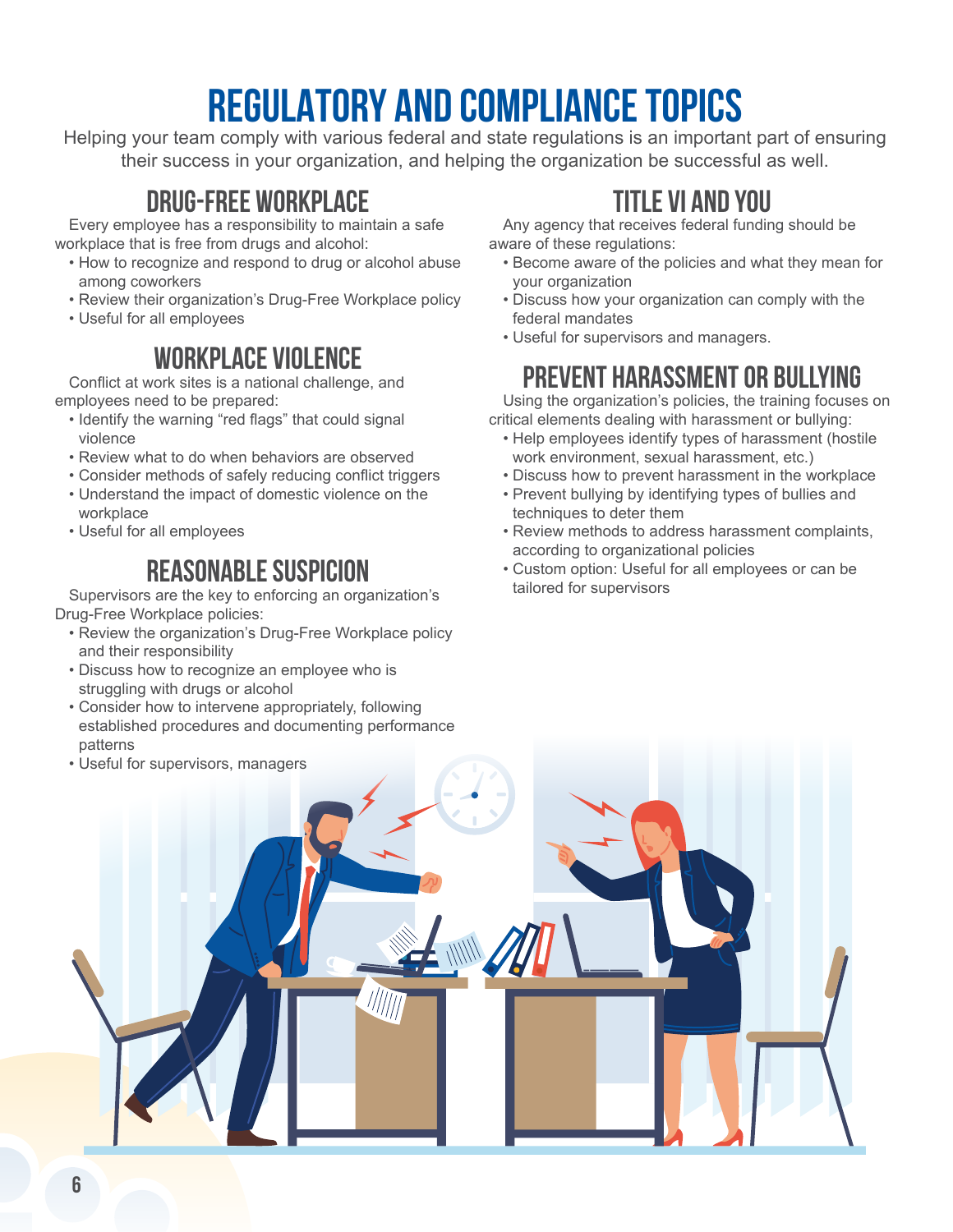## **Personal Wellness and Self-Care**

Supporting healthy lifestyles and encouraging employees to be more proactive in caring for themselves results in a more productive and healthier workplace.

#### **Mental Health Awareness**

The need to understand mental health and mental wellbeing are crucial to our personal and professional lives:

- Learn about warning signs and symptoms of mental illness
- Identify how we can support friends and family dealing with mental illness
- Consider how we can fight the stigma of mental illness and examine the benefits of counseling

#### **Stress Management**

With individuals feeling overworked, over-extended, overwhelmed, and overloaded, it may be time to pause:

- Explore common causes of stress
- Discuss strategies for reducing stress in our lives

#### **Navigating and Coping with Change**

Change is the only guaranteed constant in life. Whether the change is personal or professional, people will feel its impact in their lives:

- Consider the realities of change and the stages for accepting change
- Outline some techniques for embracing change
- Discuss the role a positive attitude can play in creating effective change

#### **Time Mastery**

When your "to-do" list is longer than your time frame, how do you deal with the challenges?

- Address some common time management myths
- Explore strategies to help master your schedule
- Learn tips for dealing with procrastination

#### **Compassion Fatigue and Employee Burnout**

Understanding the challenges and stressors we face can feel overwhelming. The care and energy we give to others can play a role in feeling fatigued and burnout"

- Learn what compassion fatigue and burnout is and how it affects you
- Discuss how to manage stressors
- Tips and tools for practicing self-care

#### **Mindfulness**

Living every moment, aware and present, is an important component to enjoying life:

- Explore how to pay focused attention on purpose to the experience of the present moment
- Discuss how to incorporate selfcompassion into your workplace

#### **The Power of Gratitude**

Gratitude can be a valuable tool for strengthening and developing a team. Gratitude can offer someone a sense of value, help them feel accepted, and increase their motivation:

- Discuss what true gratitude is and how it can influence success
- Consider why we struggle to show and accept gratitude
- Consider how practicing gratitude can strengthen the culture of an organization

#### **Making Positivity a Habit**

A positive attitude is contagious and can elevate the success of an individual and a team:

- Learn what influences our thoughts, beliefs, and attitudes
- Consider how to develop a positive mental attitude to decrease stress and improve our outlook
- Outline some ways that we can embody positivity to influence the success of an organization

#### **Holiday Stress Management**

Life can be stressful, and the holiday season brings about even more stress. To effectively deal with holiday stress we need to start preparing in September:

- Consider what causes stress during the holidays
- Identify some of the effects of holiday stress
- Outline some techniques for preparing for and dealing with holiday stress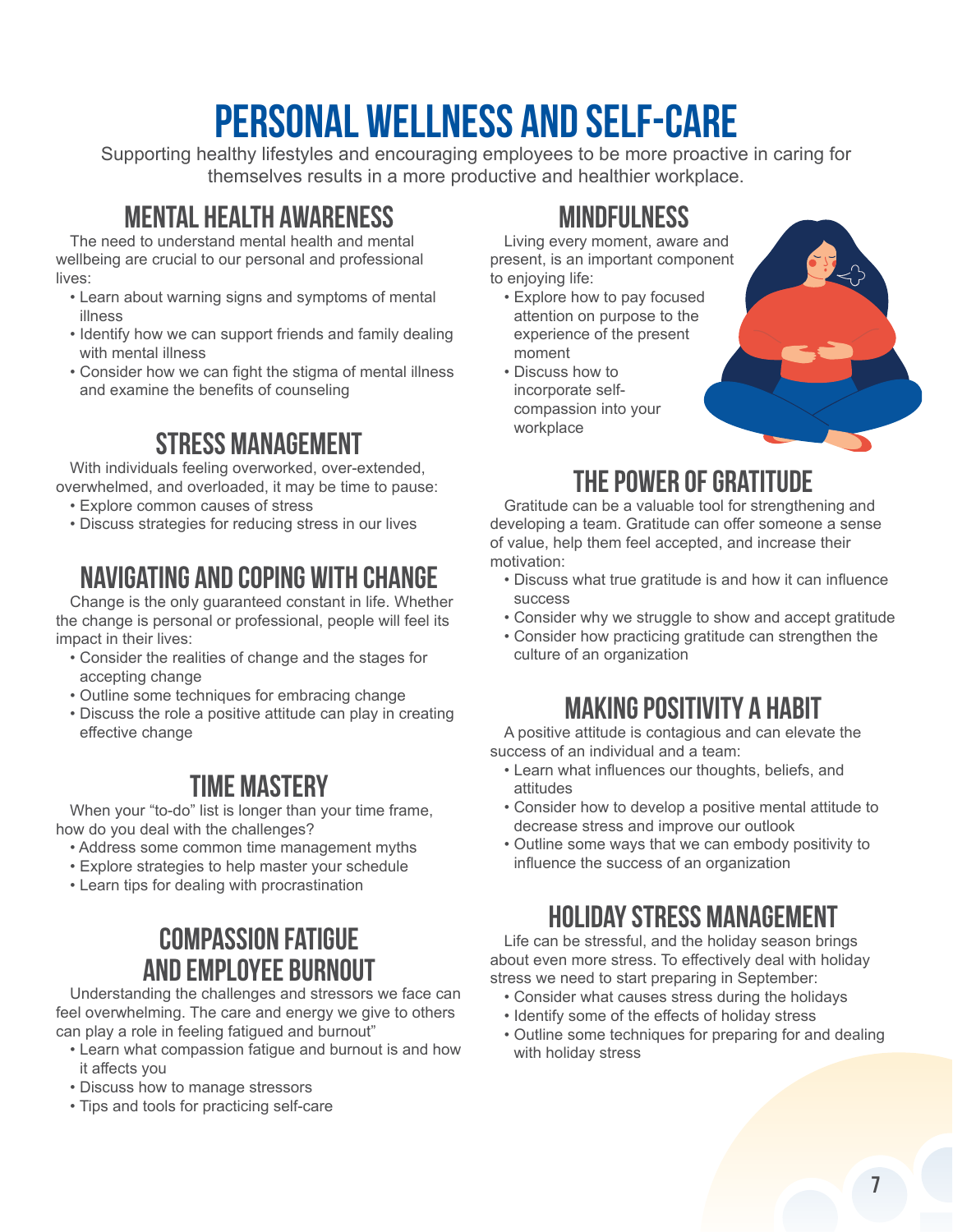

## **Financial Wellness**

Learn how to manage your money better and have a successful financial future.

#### **Money Management**

When there is more month left at the end of the money, it can be stressful:

- Review financial situations and explore common pitfalls
- Explore your financial values
- Identify ways to take control of finances

#### DEVELOP A TRAINING SERIES TO DIG DEEPER INTO A TOPIC

*Are you looking to take your organization to the next level in Leadership, Diversity, or Culture? The Village Business Institute training staff can work with you to develop a training series based on the needs of your team or organization. We will work with you to understand opportunities for growth and how we can assist in the growth opportunities. Call 1-800-627-8220 or email VBITraining@TheVillageFamily.org to get started.*

#### **Specialty Money Management Topics**

Money management impacts all aspects of our lives. Topics can be tailored for your needs, but could include these important categories:

- Explore credit cards and how they work; credit reports and how to build credit
- Review money and your values and goals; money sense; being financially fit
- Discuss pre-marriage money conversations, financial communication for couples
- Deal with life events such as kids, college students, divorce, buying a vehicle or a home, holiday spending
- Organize financial records; basics of tax planning; cash management; planning for college or retirement; living on reduced income
- Get a grip on identity theft; gambling issues; the true cost of payday loans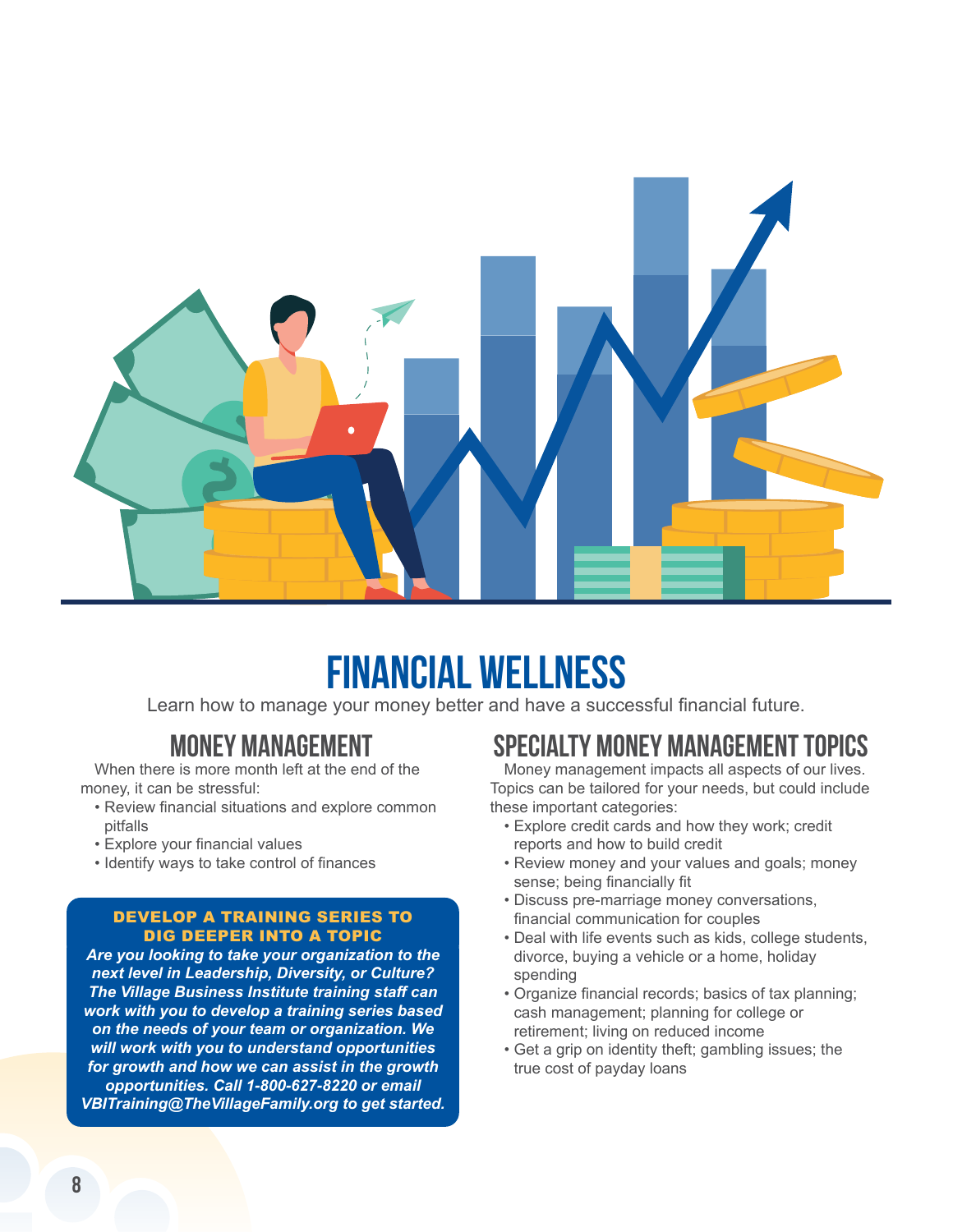## **CONSULTING SERVICES FROM VBI**

*"Employee engagement is the emotional commitment the employee has to the organization and its goals … When employees care – when they are engaged – they use discretionary effort...In fact, according to Towers Perrin research companies with engaged workers have 6% higher net profit margins, and according to Kenexa research engaged companies have five times higher shareholder returns over five years."* — Kevin Kruse

**9**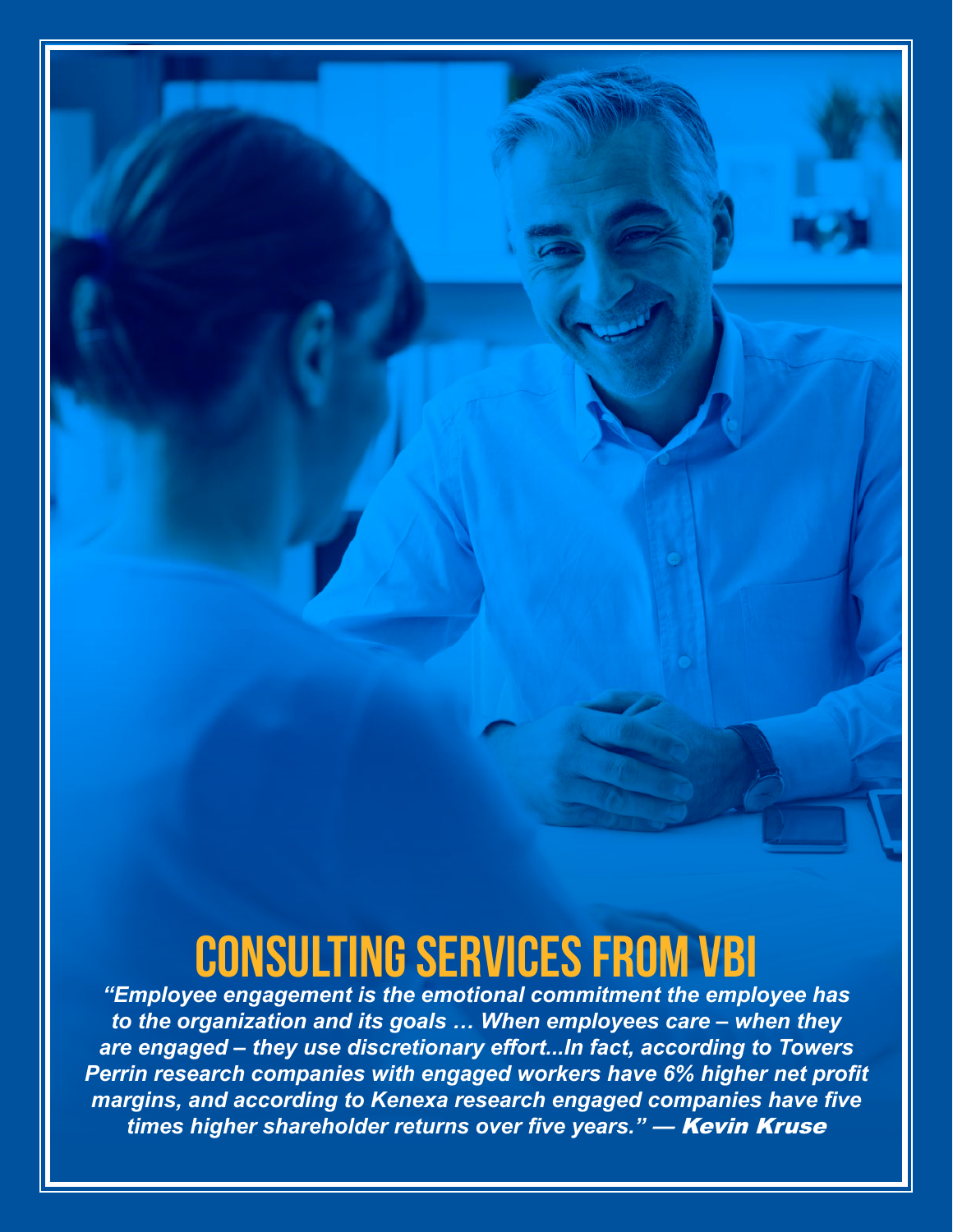## **ORGANIZATION DEVELOPMENT CONSULTING**

The Village Business Institute's Organization Development consultants bring a fresh, unbiased perspective to your projects and areas of concern that help your organization make fact-based decisions through the expert application of a wide variety of services and tools.

#### **Organizational Assessments**

VBI's consultants assess organizational strengths and opportunities through interviews, surveys, assessments, focus groups, situational analysis and the review of policies and procedures. Following an assessment, a comprehensive report is provided that includes observations, findings, and actionable recommendations. In addition, we offer services that will help you:

- Develop strategies for capitalizing on organizational strengths
- Empower leaders and individuals in your organization
- Institute change more quickly and effectively
- Enhance the decision-making process
- Use conflict to your advantage
- Improve communication across all levels of the organization
- Develop reward systems that reinforce your organizational values and goals
- Promote risk-taking, innovation and creativity
- Develop processes that enhance rather than impede employee productivity
- Determine and prioritize customer needs

#### **Employee Engagement Surveys**

VBI's consultants are ready to assist in surveying your employees through the design and implementation of employee engagement surveys by either electronic or hard copy means as best fits your organization. Our surveys are designed to be objective and anonymous so that participants can feel free and comfortable in sharing their own unique perspectives on their experience with your organization, allowing you to make better enterprise-wide decisions.

#### **Strategic Planning**

Effective strategic planning and implementation requires a continuing commitment by everyone in the organization. To be effective, strategic planning must be a process of constant vigilance and assessment of customer and stakeholder needs congruent with the organization's mission and culture. It must be a "living document," not a one-time "fix" that ends up gathering dust on the shelf. VBI's Organization Development consultants will assist your organization in developing an effective, practical, results-oriented strategic plan. Through an interactive process based on tried and true strategic planning principles, your strategic plan will incorporate both shortand long-term goals with specific measures and action item details for attaining each goal.

#### **Leadership Transition Facilitation**

It generally takes a leader six months or more to become fully effective in their new position, even when moving up from within the organization. Systems, processes, programs, resources, and other personnel are all affected during times of transition, and they often experience loss or lack of effectiveness, resulting in a loss of productivity at the very least. The Leadership Transition Process is a facilitated process designed and proven to be effective in improving a department's or organization's leadership transition experience. That means there is less turmoil, less chaos, and higher levels of productivity, all of which go straight to "the bottom line."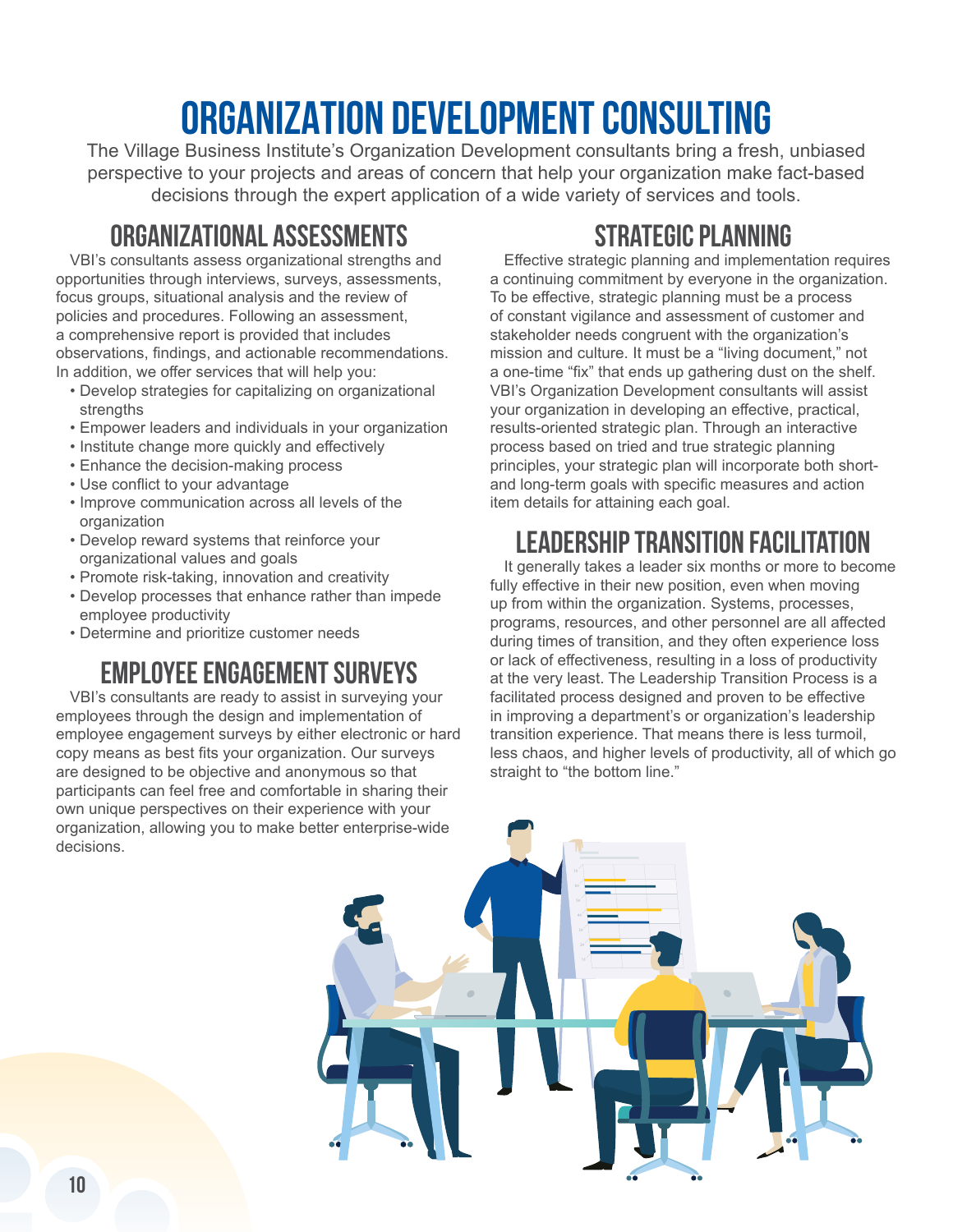## **CAREER COACHING & TRANSITION SERVICES**

Many companies, faced with the need to eliminate positions due to organizational restructuring or cost-saving measures, have found it beneficial to provide career transition services. Career transition services (often called "outplacement services") are beneficial for several reasons:

- Preserve internal morale
- Maintain good public relations
- Manage your legal and financial liabilities
	- Because it is the right thing to do

*"In working with my leadership coach on leadership styles and opportunities, he provided solid advice, thoughtful and intellectually challenging resources, as well as professional guidance. He constantly looked for ways to uncover my strengths and growth areas, inspired me to better understand my goals and provided feedback to achieve those goals."* 

#### **Career Coaching**

Individualized career coaching will help you match your personality and interests with the job to benefit both you and your organization. The organization benefits from retaining good employees and their expertise, and you have the chance to structure your job and responsibilities in a way that fits your strengths and interests.

#### **Individual Career Transition**

The Village Business Institute customizes outplacement services for your senior professionals, managers, and executives. Services include:

- In-depth assessment using the 16PF Career Development Report
- Identification of target job markets and market needs
- Job search campaign management assistance
- Resume and cover letter development
- Networking training and resources
- Customized research
- Interviewing and negotiation training



#### **Group Career Transition**

Group workshops may be appropriate for some outgoing employees. The Village Business Institute offers one- or two-day workshops that include:

- Fundamentals of career search, self-assessment, job market dynamics and networking
- Resume design and review
- Interviewing and negotiating practice

#### **Succession Planning**

Your successful business is now ready to be turned over to new owners or managers. How is that transition handled?

- Consider how to ensure core values and mission are not lost in the transition
- Discuss methods of successful transition to a new team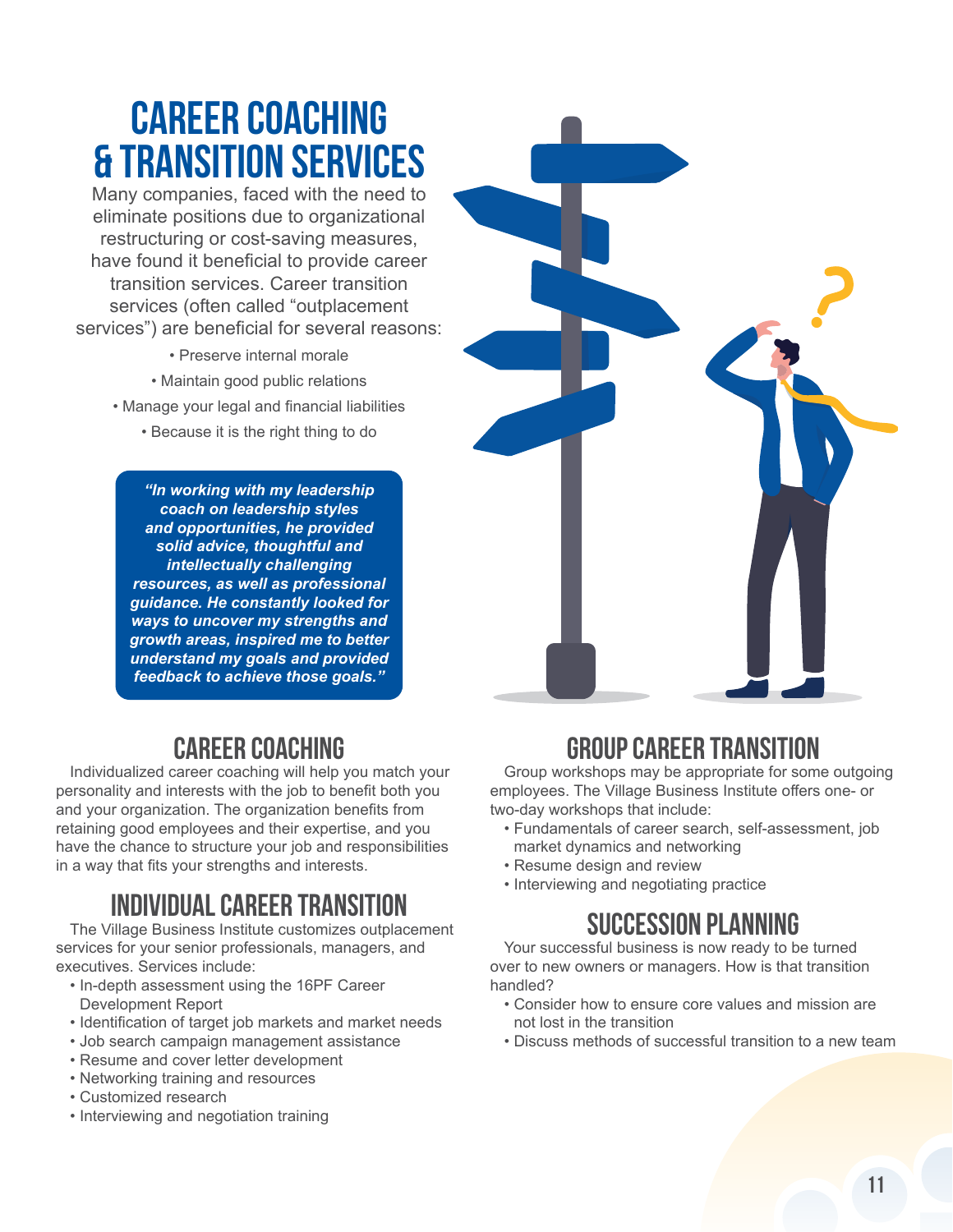## **MEDIATION**

The Village Business Institute's Qualified Neutral mediators help resolve conflicts that negatively affect employee productivity, saving your organization time, expense, and possible litigation fees. Services are available for conflicts involving individuals and small groups. (Mediators are registered under ADR Rule 114 with the state of Minnesota Court System.) Typical mediation disputes involve work unit conflicts, supervisor/employee relationship conflicts and disputes between coworkers.

## **CAREER & LEADERSHIP DEVELOPMENT SERVICES**

"Everything rises and falls on leadership" (John C. Maxwell) and developing leadership skills is a priority for every organization seeking to leverage the skills, talents and abilities of supervisors, managers, and leaders throughout the organization. VBI's professional Organization Development consultants will challenge and prepare you and your organization's leaders for greater levels of success as leaders by taking an individualized approach with each coaching client to maximize their personal leadership effectiveness. Coaching is the process of bringing the best out in yourself or your employees. The Village Business Institute provides high quality coaching services through a professional staff dedicated to assisting working people in leading healthy, productive lives.

#### **Individual Leadership Skills and Personality Assessments**

VBI consultants are certified practitioners in the use of a variety of proven personality and skill development assessments. These are designed to encourage personal development and lay the groundwork for more successful team interaction. The assessment tools are commonly used by VBI consultants during individual coaching situations. Some are equally applicable in group and team environments as well.

#### **Executive Coaching**

Whether you are a CEO, a C-suite level executive or department director, executive coaching will help you build a more effective and profitable organization. The Village Business Institute will complete a comprehensive assessment of your leadership strengths and challenges, help you remove obstacles to reaching your full potential, and expand your insight on making the most of power and personality dynamics. We will also find creative and effective ways to help you deal with the people-related issues that can arise in a growing organization.

#### **Management Coaching**

Management coaching increases a manager's insight into how they impact employee trust, empowerment, and their willingness to collaborate. The Village Business Institute works with managers to build the people and organizational skills they need to be most effective – freeing them to spend time on improving their own performance and the performance of their team.

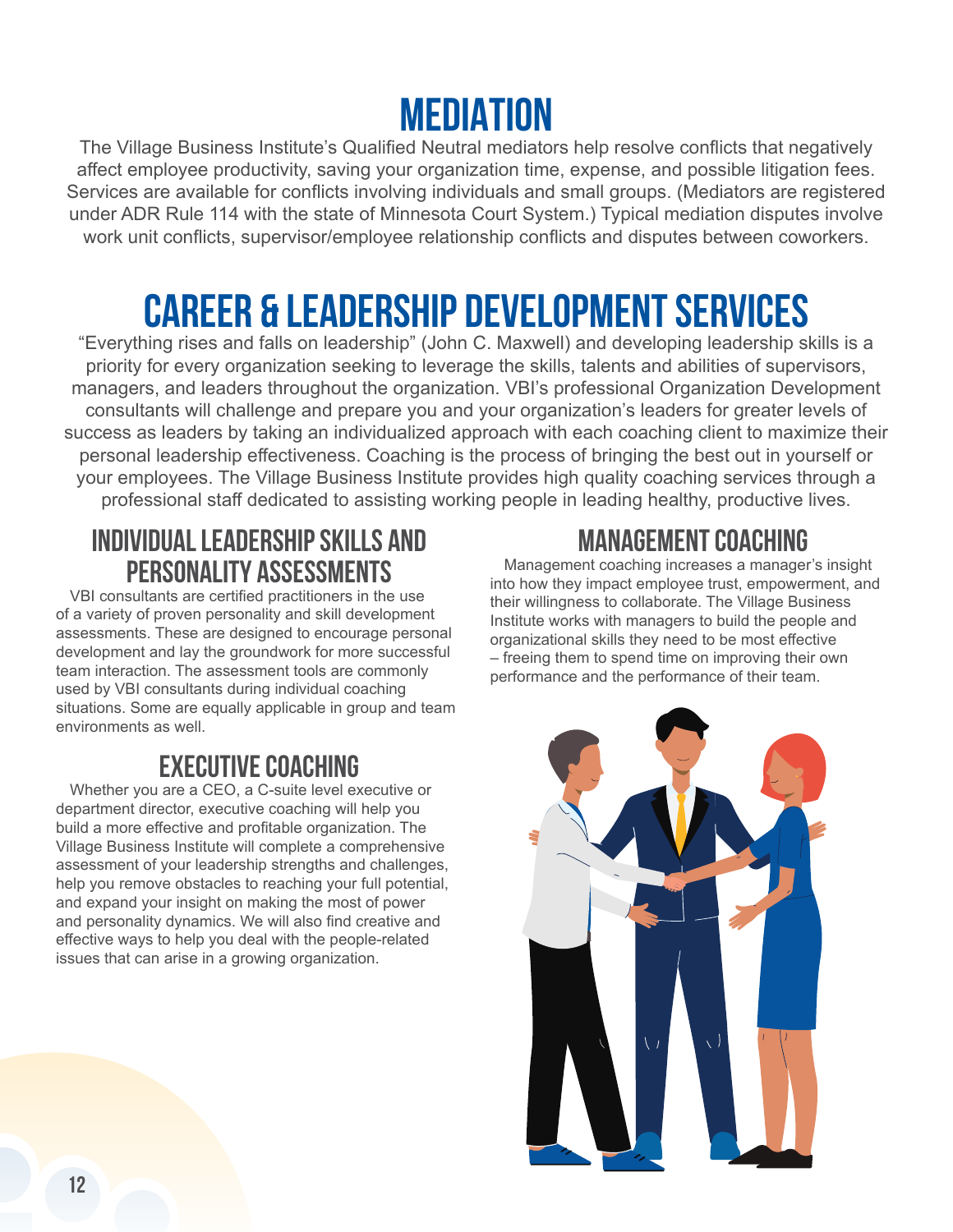

### **COMPLIANCE CONSULTING – TRANSPORTATION INDUSTRY**

The Village Business Institute assists companies in the transportation industry with a variety of services. We recognize the transportation industry has unique needs, particularly in complying with the federal regulations regarding drug and alcohol testing. No matter where your employees are in the United States, we can help. Nationwide services available from The Village Business Institute include:

- Nationwide Employee Assistance Programs
- Locating and providing referrals to Substance Abuse Professionals (SAPs) that meet the requirements of federal regulations
- Drug-Free Workplace training for both employees and supervisors
- "Reasonable Suspicion" training for supervisors to assist them in recognizing and appropriately responding to signs and indications of drug and alcohol abuse
- Critical Incident Stress Management services for employees nationwide
- Policy development and consultation

## **HUMAN RESOURCES CONSULTING**

The Village Business Institute can assist your Human Resources department or personnel with human resources investigations, policy and handbook development, hiring, and onboarding.

#### **Internal Investigations**

Investigations provide for the on-site interviewing of employees regarding complaints such as harassment or discrimination. Common types of workplace investigations include:

- Harassment
- Discrimination
- Retaliation
- Bullying
- Misconduct

#### **Employee Handbook and Human Resources Policy Development**

- Develop employee handbooks, human resources manuals, and individual policies that promote regulatory compliance while reflecting your management and organizational values.
- Assist you in effectively communicating programs to your employees.

#### **Onboarding Consulting Services**

- Assist in the development of interview questions and guide you through the interview process.
- Develop job descriptions which will assist you in performance management.
- Perform job analysis of the position and conduct a survey of compensation of similar positions in similarly situated organizations and functional areas.
- Review job descriptions of similar positions within the organization to promote internal equity and incorporate the position into the existing compensation hierarchy.